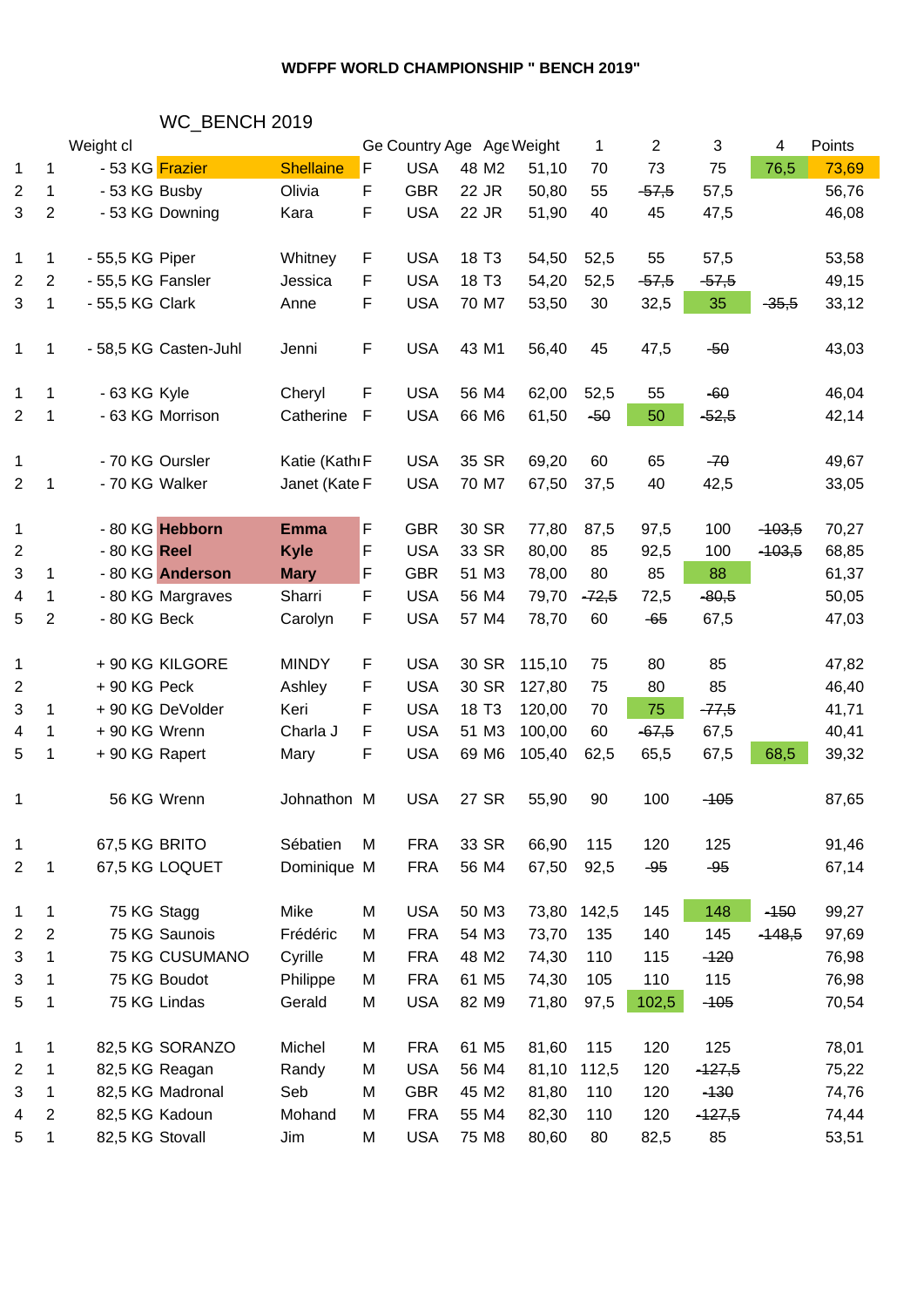### **WDFPF WORLD CHAMPIONSHIP " BENCH 2019"**

# WC\_BENCH 2019

|                         |                | Weight cl           |                    |   | Ge Country Age Age Weight |                   |                      | 1      | $\overline{2}$ | 3        | 4     | Points |  |
|-------------------------|----------------|---------------------|--------------------|---|---------------------------|-------------------|----------------------|--------|----------------|----------|-------|--------|--|
| 1                       |                | 90 KG Vityuk        | <b>Nikolay</b>     | М | <b>UKR</b>                | 28 SR             | 89,80                | 175    | 185            | 195      |       | 114,29 |  |
| $\overline{\mathbf{c}}$ |                | 90 KG Jackson       | <b>Brandon</b>     | M | <b>USA</b>                | 37 SR             | 86,40                | 165    | $-170$         | 170      |       | 102,07 |  |
| 3                       |                | 90 KG Bennett       | Michael            | M | <b>GBR</b>                | 38 SR             | 87,40                | 135    | 140            | 145      |       | 86,42  |  |
| 4                       | 1              | 90 KG Prevot        | Jerome             | M | <b>FRA</b>                | 44 M1             | 89,10                | 145    | $-452,5$       | $-152,5$ |       | 85,39  |  |
| 5                       | 1              | 90 KG Jachim        | John               | M | <b>USA</b>                | 56 M4             | 87,30                | 135    |                |          |       | 80,53  |  |
| 6                       | 1              | 90 KG Li            | Vladimir           | M | <b>RUS</b>                | 67 M6             | 88,90                | 130    | 135            |          |       | 79,61  |  |
| 7                       | 1              | 90 KG Seibel        | Stephen            | M | <b>USA</b>                | 62 M <sub>5</sub> | 89,10                | $-105$ | 105            | 110      |       | 64,78  |  |
|                         |                |                     |                    |   |                           |                   |                      |        |                |          |       |        |  |
| 1                       |                | 100 KG St.Clair     | <b>Jason</b>       | M | <b>USA</b>                | 29 SR             | 97,90                | 175    | 185            | 190      |       | 106,29 |  |
| $\overline{2}$          | 1              | 100 KG Berdinskikh  | Konstantin M       |   | <b>RUS</b>                | 48 M2             | 99,30                | 175    | $-185$         | $-185$   |       | 97,27  |  |
| 3                       |                | 100 KG Burrus       | Anthony            | M | <b>USA</b>                | 30 SR             | 99,20                | 152,5  | $-162,5$       | $-162,5$ |       | 84,79  |  |
| 4                       |                | 100 KG Wiggins      | Randall            | M | <b>USA</b>                | 31 SR             | 96,20                | $-140$ | 140            | $-142,5$ |       | 78,99  |  |
| 5                       | 1              | 100 KG Ceirani      | Danilo             | M | <b>ITA</b>                | 55 M4             | 92,40                | 120    | 130            | $-140$   |       | 74,95  |  |
| 6                       | $\overline{2}$ | 100 KG Byrne        | Reg                | M | <b>IRE</b>                | 48 M2             | 99,30                | 125    | 127,5          | 130      |       | 72,25  |  |
| 7                       | 1              | 100 KG VALLAIS      | Pierre             | M | <b>FRA</b>                | 72 M7             | 99,50                | 125    | 130            | $-138$   |       | 72,19  |  |
|                         |                |                     |                    |   |                           |                   |                      |        |                |          |       |        |  |
| 1                       | 1              | 110 KG Williams     | Jason              | M | <b>USA</b>                | 41 M1             | 106,80               | 182,5  | $-187,5$       | $-187,5$ |       | 98,70  |  |
| $\overline{c}$          |                | 110 KG Holder       | Andy               | M | <b>USA</b>                | 38 SR             | 107,20               | $-175$ | 175            | 182,5    |       | 98,59  |  |
| 3                       | 1              | 110 KG Thomas       | <b>Neil</b>        | M | <b>GBR</b>                | 47 M2             | 110,00               | 175    | 182,5          | $-190$   |       | 97,91  |  |
| 4                       | 1              | 110 KG Stroud       | <b>Blake</b>       | M | <b>USA</b>                | 17 T <sub>2</sub> | 108,90               | 152,5  | $-160$         | $-160$   |       | 82,01  |  |
| 5                       | 1              | 110 KG Lovejoy      | <b>Brad</b>        | M | <b>USA</b>                | 61 M <sub>5</sub> | 109,70               | 125    | 132,5          | $-137,5$ |       | 71,13  |  |
|                         |                |                     |                    |   |                           |                   |                      |        |                |          |       |        |  |
| 1                       |                | 125 KG Newton       | Joe                | M | <b>USA</b>                | 29 SR             | 120,70               | 182,5  | $-192,5$       | 192,5    |       | 101,31 |  |
| $\overline{c}$          |                | 125 KG Charlesworth | <b>Rhys</b>        | M | <b>GBR</b>                | 29 SR             | 123,50               | 190    | $-195$         | $-197,5$ |       | 99,39  |  |
| 3                       | 1              | 125 KG Perov        | Pavel              | M | <b>RUS</b>                | 52 M3             | 115,00               | 175    | 185            | $-190$   |       | 98,31  |  |
| 4                       |                | 125 KG Malyshev     | <b>Alexander M</b> |   | <b>RUS</b>                | 35 SR             | 124,80               | 175    | 185            | $-195$   |       | 96,44  |  |
| 5                       | 1              | 125 KG Ninaber      | Adrian             | M | <b>USA</b>                | 63 M <sub>5</sub> | 113,10               | 152,5  | 160            | 165      |       | 87,96  |  |
| 6                       | 1              | 125 KG Buchin       | Jeffrey            | M | <b>USA</b>                | 70 M7             | 123,70               | $-155$ | 155            | 165      | 167,5 | 86,26  |  |
| 7                       | 1              | 125 KG Clasing Sr   | Raymond            | M | <b>USA</b>                | 59 M4             | 123,00               | 152,5  | 160            | $-165$   |       | 83,79  |  |
|                         |                |                     |                    |   |                           |                   |                      |        |                |          |       |        |  |
| 1                       |                | 145 KG Kessler      | Marc               | M | <b>USA</b>                |                   | 31 SR 143,10 212,5   |        | $-227,5$       | 227,5    |       | 113,75 |  |
| 2                       | 1              | 145 KG Schirtzinger | Cecil              | M | <b>USA</b>                | 50 M3             | 142,40               | 205    | $-227,5$       | $-227,5$ |       | 102,64 |  |
| 3                       | 1              | 145 KG Elmer        | Tobias             | м | <b>USA</b>                | 41 M1             | 134,20               | 150    | 155            | 160      |       | 81,60  |  |
| 4                       | 1              | 145 KG HILL         | <b>DERRICK</b>     | M | <b>USA</b>                | 49 M2             | 134,80 142,5         |        | 155            | $-162,5$ |       | 78,93  |  |
| 5                       | 1              | 145 KG Krueger      | Gary               | M | <b>USA</b>                |                   | 71 M7 134,30 - 102,5 |        | 102,5          | 117,5    | 125   | 59,90  |  |
|                         |                |                     |                    |   |                           |                   |                      |        |                |          |       |        |  |
| 1                       | 1              | + 145 KG Pirtle     | Randy              | M | <b>USA</b>                |                   | 55 M4 148,70 - 150   |        | 150            | $-170$   |       | 74,13  |  |
|                         |                |                     |                    |   |                           |                   |                      |        |                |          |       |        |  |

**Drug test** 

WR

**ER** 

**Best lifter**